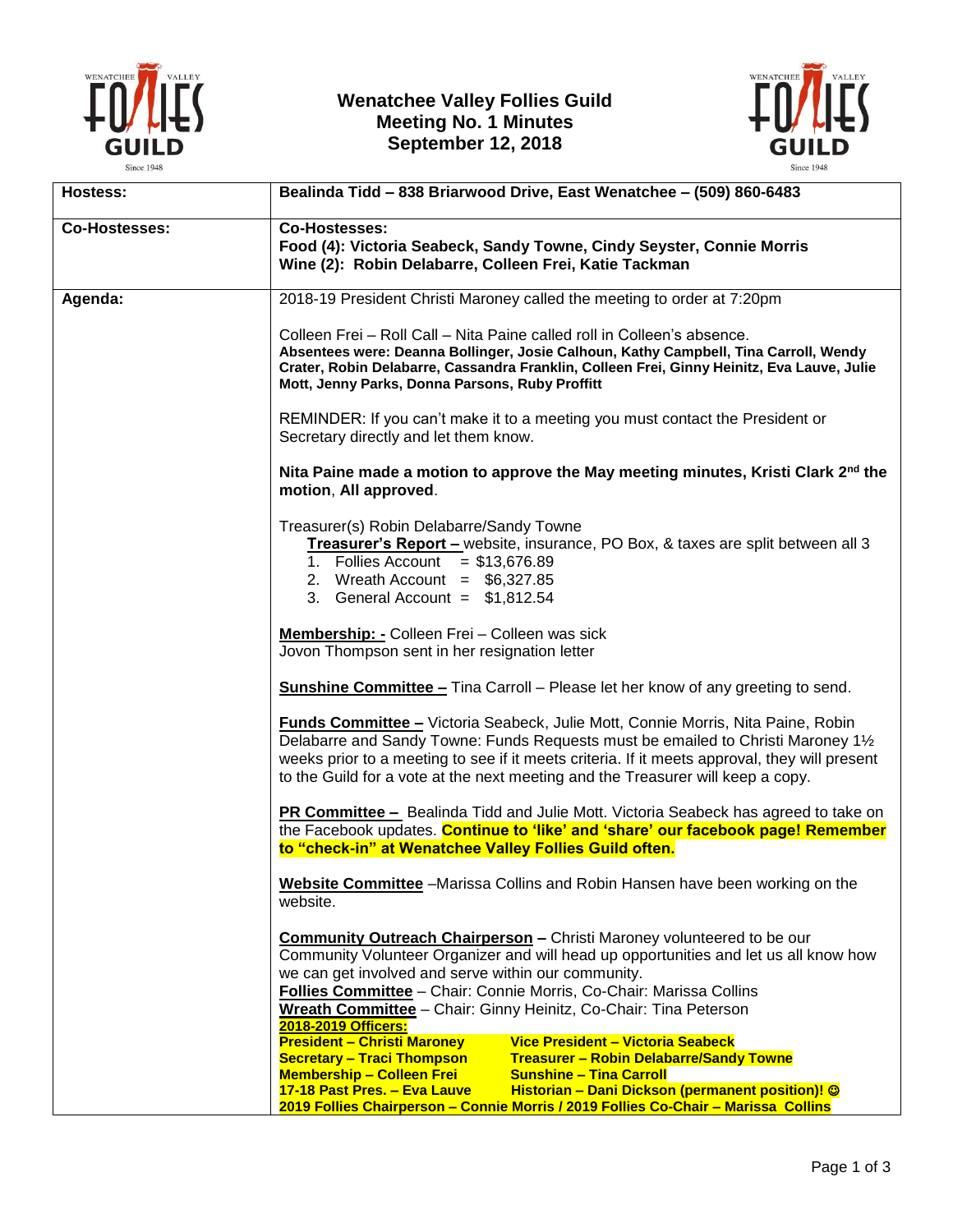

**Wenatchee Valley Follies Guild Meeting No. 1 Minutes September 12, 2018**



## *OLD BUSINESS:*

| Item<br>No.  | <b>Item of Discussion</b>                                                                                                                                                                                                                                                                                                                                                                                                                                                                                                                                                                                                                                                                                                                                                                                                                                                                                                                                                                                                                                                                                                                                                                                                                                                                                                                                                                                                                                                                                                                                                                                              |  |
|--------------|------------------------------------------------------------------------------------------------------------------------------------------------------------------------------------------------------------------------------------------------------------------------------------------------------------------------------------------------------------------------------------------------------------------------------------------------------------------------------------------------------------------------------------------------------------------------------------------------------------------------------------------------------------------------------------------------------------------------------------------------------------------------------------------------------------------------------------------------------------------------------------------------------------------------------------------------------------------------------------------------------------------------------------------------------------------------------------------------------------------------------------------------------------------------------------------------------------------------------------------------------------------------------------------------------------------------------------------------------------------------------------------------------------------------------------------------------------------------------------------------------------------------------------------------------------------------------------------------------------------------|--|
| Feb.<br>6.10 | By-Law changes - Colleen Frei and Robin Hansen will bring proposed by-laws with regards to merging the<br>general and wreath accounts.<br>Update 5/09/18:                                                                                                                                                                                                                                                                                                                                                                                                                                                                                                                                                                                                                                                                                                                                                                                                                                                                                                                                                                                                                                                                                                                                                                                                                                                                                                                                                                                                                                                              |  |
|              | Karen Wade mentioned that Colleen was in the process of making the name change to Wenatchee Valley<br>Follies Guild and Children's Foundation. There wasn't mention of the merging of the bank accounts yet.<br><b>UPDATE 9/12/18:</b>                                                                                                                                                                                                                                                                                                                                                                                                                                                                                                                                                                                                                                                                                                                                                                                                                                                                                                                                                                                                                                                                                                                                                                                                                                                                                                                                                                                 |  |
|              | No update at this meeting on the By-Laws.                                                                                                                                                                                                                                                                                                                                                                                                                                                                                                                                                                                                                                                                                                                                                                                                                                                                                                                                                                                                                                                                                                                                                                                                                                                                                                                                                                                                                                                                                                                                                                              |  |
| April<br>8.3 | Funds Request:<br>Christi Maroney mentioned a funds request with giving to Partners in Youth for YMCA and wondering if we<br>could give to other non-profits. Karen Wade mentioned the focus group continuing and coming up with<br>guidelines for the funds requests instead of just giving via Funds Requests via email. Karen made a motion to<br>suspend all new donations or request for funds for 60 days until the focus committee can come up with<br>guidelines. Cindy said she wasn't comfortable with that since we only have one meeting left and there could be<br>something that comes up. Bealinda mentioned when we vote on the funds requests at a meeting have 3<br>specific people that follow thru with the funds getting to the right people and getting completed. Robin Hansen<br>and Christi Maroney will lead the Funds Requests Committee within the Focus Group and will report back.<br>Christi Maroney talked more about the Partners in Youth with YMCA and was confused about if we as a Guild<br>could give to another non-profit. She felt this particular request was in line with what we currently do. Eva spoke<br>about "no kid being left behind" and this fits our profile with children. Jenny spoke about the YMCA and their<br>network and fundraising efforts already get a lot of money. Sandy spoke about us giving to the YMCA and our<br>contribution may be pretty small since they already have quite a bit of money. Cindy made a motion to table<br>this request until our funds guidelines are developed and approved, 2 <sup>nd</sup> by Jenny, motion approved. |  |
| April<br>8.4 | Website:<br>Update 4/11/18:<br>Robin Hansen gave a website report and she and Marissa have had a lot of conversations with Julie at Big<br>Engine who is creating our new website. Robin mentioned the email that Karen had sent out regarding getting<br>content writers for the website. They also need great quality photos. Donna Parsons has offered to give an in<br>kind donation for a years' worth of photography to take photos at wreath time, bell ringing time, and other times<br>during the year and put those photos on our website.<br><b>UPDATE 9/12/18:</b><br>Marissa Collins presented our new website as it is up and running. Please go to Wenatcheefolliesguild.org to<br>see it. It can also be viewed on a mobile device! We have a new email which is wvfgcf@gmail.com and is<br>forwarded to Traci Thompson's email address. On the top in the far right corner you will see the Members tab -<br>we have our own sign in and our current password is follies all lowercase. Karen talked about the website and<br>the people who set up ours. They are retired Microsoft people and they do non-profit websites as a way of<br>"giving back". Kudos to the committee for their efforts in getting this all done!!                                                                                                                                                                                                                                                                                                                                                                         |  |
| May<br>9.4   | Cindy made a motion to have all Spring Fling funds go to the WVFG Children's Foundation and Karen<br>Wade 2 <sup>nd</sup> the motion, motion passed.                                                                                                                                                                                                                                                                                                                                                                                                                                                                                                                                                                                                                                                                                                                                                                                                                                                                                                                                                                                                                                                                                                                                                                                                                                                                                                                                                                                                                                                                   |  |
|              |                                                                                                                                                                                                                                                                                                                                                                                                                                                                                                                                                                                                                                                                                                                                                                                                                                                                                                                                                                                                                                                                                                                                                                                                                                                                                                                                                                                                                                                                                                                                                                                                                        |  |
| Item         | <b>NEW BUSINESS:</b>                                                                                                                                                                                                                                                                                                                                                                                                                                                                                                                                                                                                                                                                                                                                                                                                                                                                                                                                                                                                                                                                                                                                                                                                                                                                                                                                                                                                                                                                                                                                                                                                   |  |
| No.<br>Sept. | <b>Item of Discussion</b><br>Funds Request – from Robin Delabarre – her school teacher friend is in need of supplies again.                                                                                                                                                                                                                                                                                                                                                                                                                                                                                                                                                                                                                                                                                                                                                                                                                                                                                                                                                                                                                                                                                                                                                                                                                                                                                                                                                                                                                                                                                            |  |
| 1.1          | Funds Request - from Lighthouse Ministries received via mail today.                                                                                                                                                                                                                                                                                                                                                                                                                                                                                                                                                                                                                                                                                                                                                                                                                                                                                                                                                                                                                                                                                                                                                                                                                                                                                                                                                                                                                                                                                                                                                    |  |
| Sept.<br>1.2 | Funds Request Committee – how it works and what may need to be changed. Committee formed for Funds and<br>money - Connie Morris, Karen Wade, Kathy Langevin, Cindy Seyster, Tina Peterson, Sandy Robertson                                                                                                                                                                                                                                                                                                                                                                                                                                                                                                                                                                                                                                                                                                                                                                                                                                                                                                                                                                                                                                                                                                                                                                                                                                                                                                                                                                                                             |  |